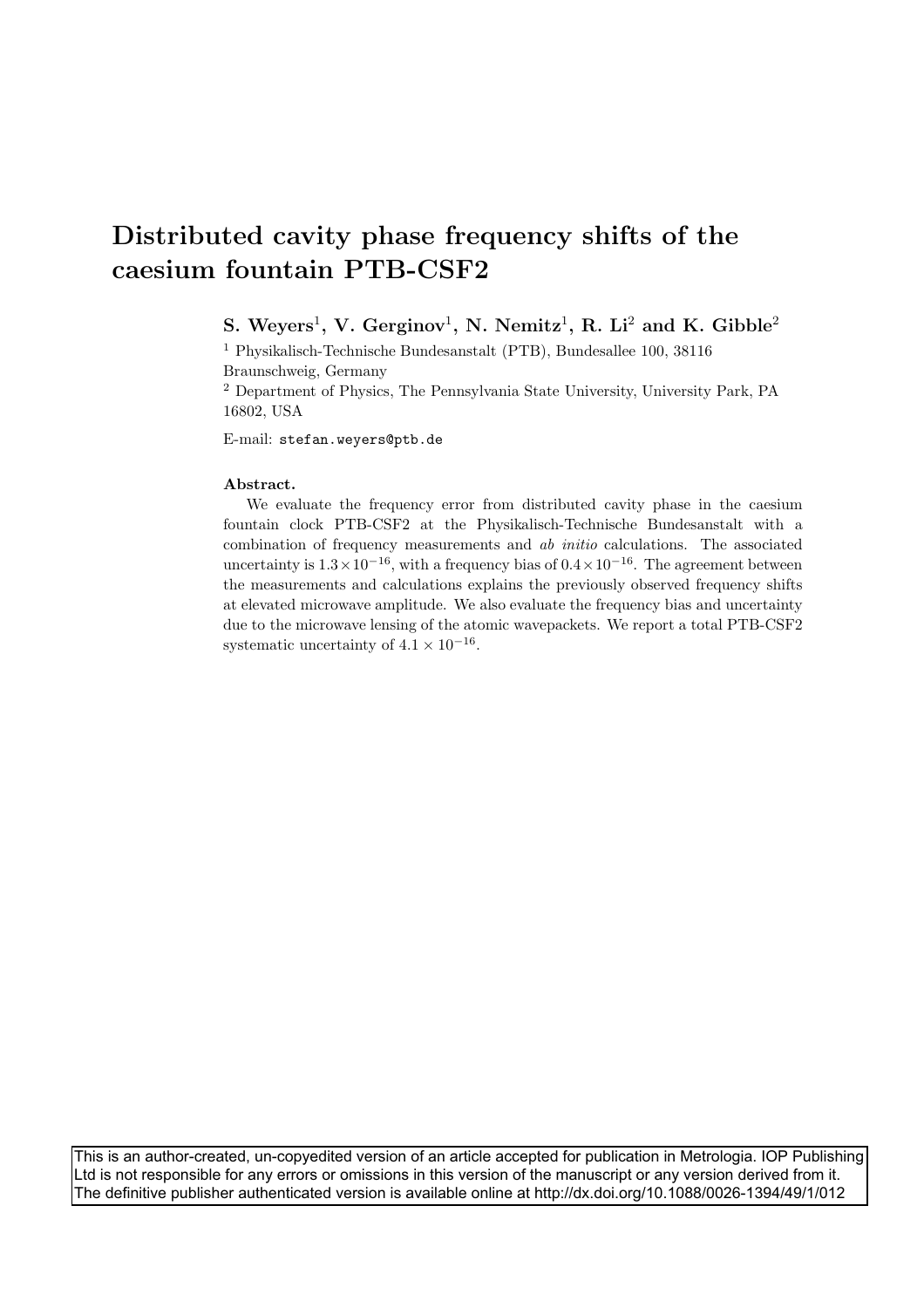## 1. Introduction

Over the past decade the number of primary caesium fountain clocks contributing to International Atomic Time (TAI) has steadily increased and now exceeds the number of contributing primary caesium beam clocks. During the last two years, ten fountain clocks from seven laboratories contributed to TAI [1]. The fountain clocks largely calibrate TAI because of their excellent systematic and statistical uncertainties. While total systematic uncertainties clearly below  $10^{-15}$  are routinely reported by several fountains, there has not been widespread agreement about the methods to establish the frequency uncertainties due to spatially distributed phase variations of the field in the microwave cavity.

Until recently, distributed cavity phase (DCP) was the largest uncertainty contribution for several fountains [2, 3, 4, 5]. The resistive losses of the cavity walls lead to small traveling waves, which account for the power flow from the cavity feeds to the walls and produce the spatial phase variations [6]. A recent comprehensive model has clarified the evaluation of DCP frequency shifts [3]. The *ab initio* model, with no free parameters, has been stringently verified with the French fountain SYRTE-FO2 and already used to evaluate the DCP uncertainties of it and the British NPL-CsF2 fountain [4, 5]. Here we report the results of measurements and calculations, using this model to evaluate the DCP uncertainty of the PTB-CSF2 fountain clock. In contrast to SYRTE-FO2 and NPL-CsF2, the amplitudes and phases of the two cavity feeds of PTB-CSF2 are balanced by symmetry and cannot be independently adjusted [7, 8]. Here, we also evaluate the microwave lensing frequency shift [5, 9] and summarize all of the evaluated systematic biases and uncertainties of PTB-CSF2.

The fountain geometry naturally minimizes frequency shifts from phase variations of the microwave field. In atomic fountain clocks, the atoms interact twice with the microwave field in the same cavity, eliminating the end-to-end phase shifts of beam clocks [10, 11] with a velocity reversal, which largely cancels the Doppler shifts from longitudinal phase gradients. Transverse phase variations clearly produce frequency shifts when the atoms probe the field with different phases when they traverse the cavity at different positions during their ascent and descent in a fountain.

The central feature of the model [6, 3] is to decompose the transverse phase variations into a Fourier series  $\cos(m\phi)$  with cylindrical coordinates  $(\rho, \phi, z)$ . This enables densely-meshed finite element calculations of the cavity fields because the 3D problem is reduced to a short series of 2D solutions in  $\rho$  and z. The transverse phase of the field is proportional to  $\rho^m \cos(m\phi)$  to lowest order and therefore only  $m \leq 2$  terms are significant since the cavity apertures restrict the atomic trajectories to small  $\rho$ . The azimuthal symmetry of each Fourier term specifies the physical effects in the fountain that produce DCP frequency shifts. While the  $m = 0$  transverse variations are small, the  $m = 1$  phase variations are naturally large, representing a linear phase gradient and a power flow from a cavity feed across the cavity to the walls. This gradient is highly suppressed in all fountains by using two or more diametrically opposed feeds. The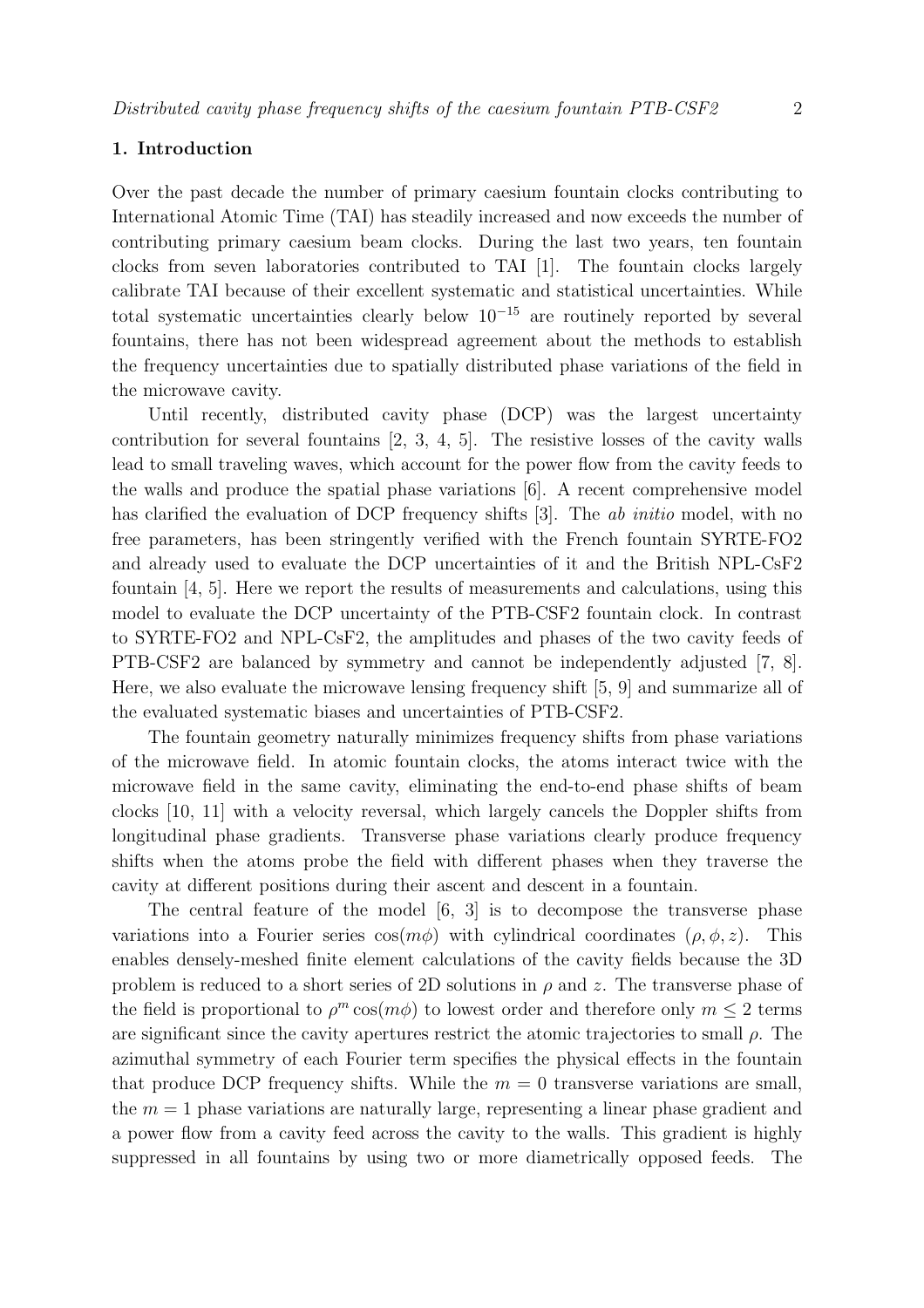quadrupolar  $m = 2$  transverse phase variations are maximally excited by two opposing feeds and can be negligible with four (or more) azimuthally distributed feeds [12].

The DCP shifts of the lowest Fourier terms usually have unique functional dependences on the clock's microwave amplitude. For example, if the transverse phase variations have no longitudinal variation for all atomic trajectories, then each atom sees the same phase for the entire cavity traversal during ascent and descent. Then, the DCP frequency shifts are independent of microwave amplitude. But, in general, there are longitudinal phase variations and therefore the atoms see a time-dependent phase during each cavity traversal, which often gives a large microwave amplitude dependence of the effective phase of the cavity field [3, 13]. Even longitudinal phase gradients that have no transverse phase variation can produce large amplitude-dependent frequency shifts because the atoms do not have a transverse velocity reversal in the fountain and therefore experience different average microwave pulse areas on the two cavity passages [3, 13]. The  $m = 0$ , azimuthally symmetric phase deviations have a negligibly small transverse variation and a very large longitudinal variation, primarily due to the endcap losses [6]. Here we measure the resulting large,  $m = 0$  amplitude-dependent frequency shift, explaining the previously observed frequency shifts of the PTB-CSF1 and PTB-CSF2 fountains at elevated microwave amplitudes [14, 15].

## 2. DCP evaluation of PTB-CSF2

The cylindrical  $TE_{011}$  Ramsey cavity of PTB-CSF2 is made from OFHC copper, with an inner diameter of 48.4 mm and 28.5 mm height [7, 8]. In the top and bottom endcaps two apertures 10 mm in diameter enable the atoms to pass through the cavity, with 70 mm long waveguide cutoff tubes to minimize microwave leakage from the cavity. The coaxial line that feeds the microwave signal is strongly coupled to a standing wave in a curved waveguide. Two opposed slits (10.8 mm length and 2 mm width) in the curved waveguide feed the cavity. Their strong coupling to the cavity gives a relatively low loaded quality factor  $Q = 1600$ , which reduces the effect of the cavity detuning, for example due to temperature changes, as compared to weak coupling. Our finiteelement calculations [6, 3] of the cavity geometry give consistent resonant frequencies for the measured  $TE_{011}$  and  $TM_{111}$  modes.

In PTB-CSF2 the entire atom collection and cooling chamber, including the laser beam collimators, can be pivoted around its center on a goniometric stage. It allows a sub-milliradian adjustment of the launch direction to maximize the number of detected atoms. The initial center-of-mass position of the atomic cloud is offset from the fountain axis by 1.7 mm, along the axis of the two cavity feeds. This is inferred from the single Rabi pulse spectrum of  $|F = 3, m_F = 0\rangle \rightarrow |F = 4, m_F = \pm 1\rangle$  transitions, taking advantage of a slight unintended tilt of the static magnetic field in the vertical plane perpendicular to the feeds [16]. Because of this offset, and since PTB-CSF2 is vertically adjusted to maximize the number of detected atoms, the actual angle  $\alpha_{\parallel}$  at which the detected atoms are launched deviates from true vertical by 0.15 mrad so that the atomic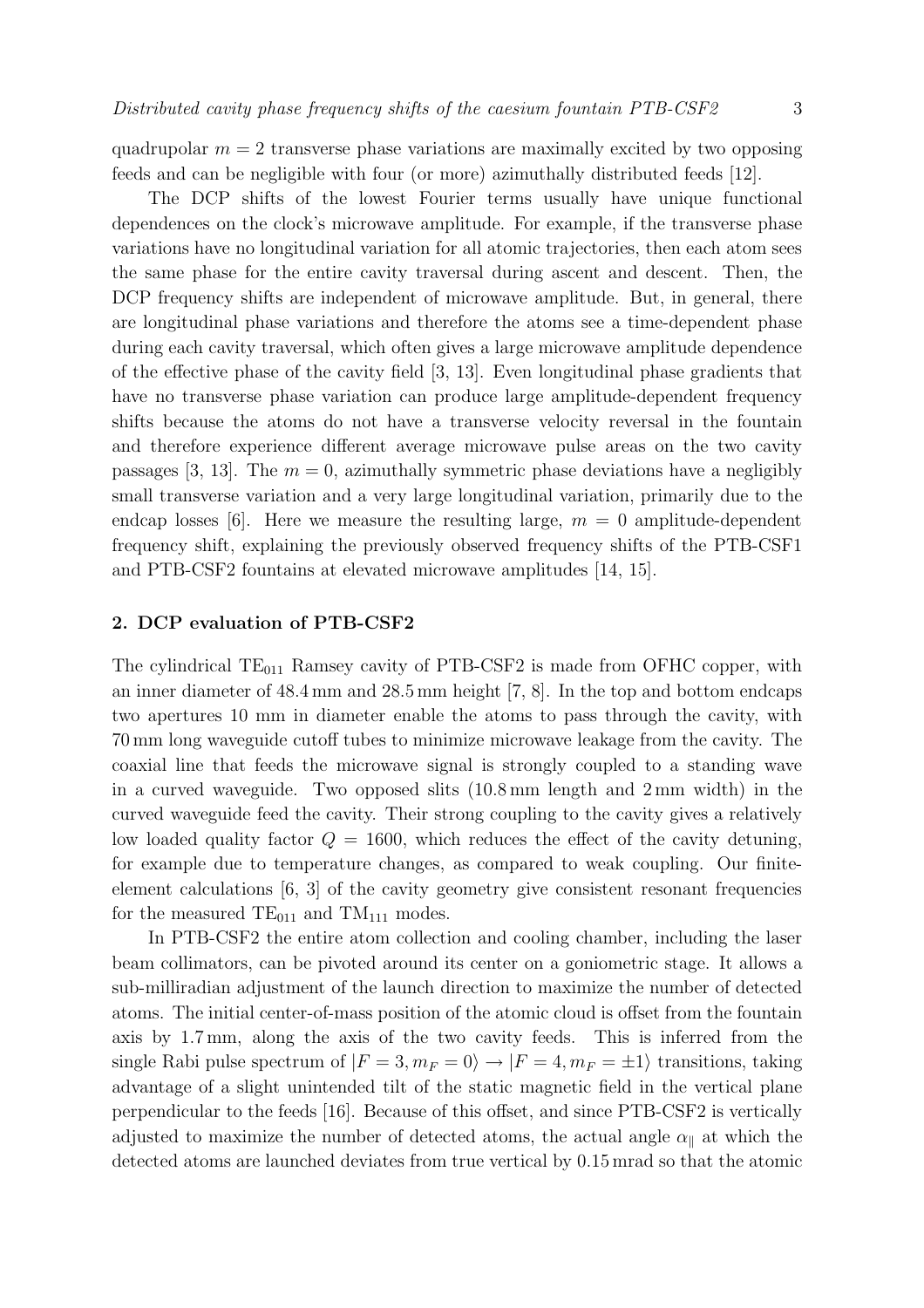cloud is launched with a nonzero horizontal launch velocity of 0.7 mm/s in opposite direction of the offset. Perpendicular to the feed axis, the above evaluation of the spectrum cannot be used since the static magnetic field happens to have a negligible component parallel to the feeds [16]. Instead we evaluate the  $|3,0\rangle \rightarrow |4,1\rangle$  transition probabilities for a single Rabi pulse on the ascent as a function of the launch angle perpendicular to the feed axis. This transition probability shows no gradient at the launch angle that maximizes the number of detected atoms for a cloud that is launched on the cavity axis. We therefore conclude that there is no cloud offset perpendicular to the feed axis. For tilts parallel to the feed axis, this technique is consistent with the above measured offset because there is a gradient of the  $|3,0\rangle \rightarrow |4,1\rangle$  transition probability versus launch angle.

The validity of the Monte-Carlo model of the fountain is confirmed by comparing experimental and calculated transition probabilities  $P$  as a function of microwave amplitude b (see figure 1) [4, 17]. The agreement is sensitive to the atomic cloud size, offset, and velocity distributions, the positions of apertures in the fountain, and the detection inhomogeneity. Here b is in units of  $\pi/2$ -pulses during a cavity traversal for a uniform density distribution on a cavity passage [3]. Because the cloud size in PTB-CSF2 is smaller than the cavity aperture during the first cavity passage, the optimum microwave amplitude for normal clock operation, which maximizes the Ramsey fringe contrast, is  $b = 0.97$ .

We next evaluate the DCP frequency shifts from each Fourier component  $m =$  $0, 1, 2$ . The frequency shifts are often singular near even b where the Ramsey fringe contrast vanishes. Therefore, we instead discuss the change in transition probability δP at detuning  $+\Delta\nu/2$ , where  $\Delta\nu = 0.912$  Hz is the full width of the central Ramsey fringe. The frequency shift is  $\delta P/(dP/d\nu)$  where the Ramsey fringe slope for PTB-CSF2 is  $dP/d\nu = 1.57$ /Hz at optimum amplitude.

## 2.1.  $m = 0$  DCP frequency shift

The  $m = 0$  DCP shift is primarily due to power flow from the feeds at the cavity midplane to the endcaps. This power flow causes large longitudinal phase variations, which are symmetric about the cavity midplane, and small, azimuthally symmetric transverse phase variations. The longitudinal phase variations are not canceled by the velocity reversal of the two cavity passages because the cloud is larger for the descent than the ascent, and therefore experiences a different average field amplitude [3, 13]. This gives large frequency shifts at elevated microwave amplitude, especially  $b = 4$  and 8 where the sensitivity function gives the maximum perturbation for a phase variation that is symmetric about the cavity midplane. At low amplitude,  $b \ll 1$ ,  $\delta P$  is small because the effective phase is zero since it is simply the average phase along a trajectory through the cavity. At  $b = 2$ ,  $\delta P$  is also zero because the phase is an even function of z [3, 13]. Thus,  $\delta P$  is highly suppressed at optimum amplitude because, while it increases from zero as  $b^4$  for small b, it cannot get too large since it returns smoothly to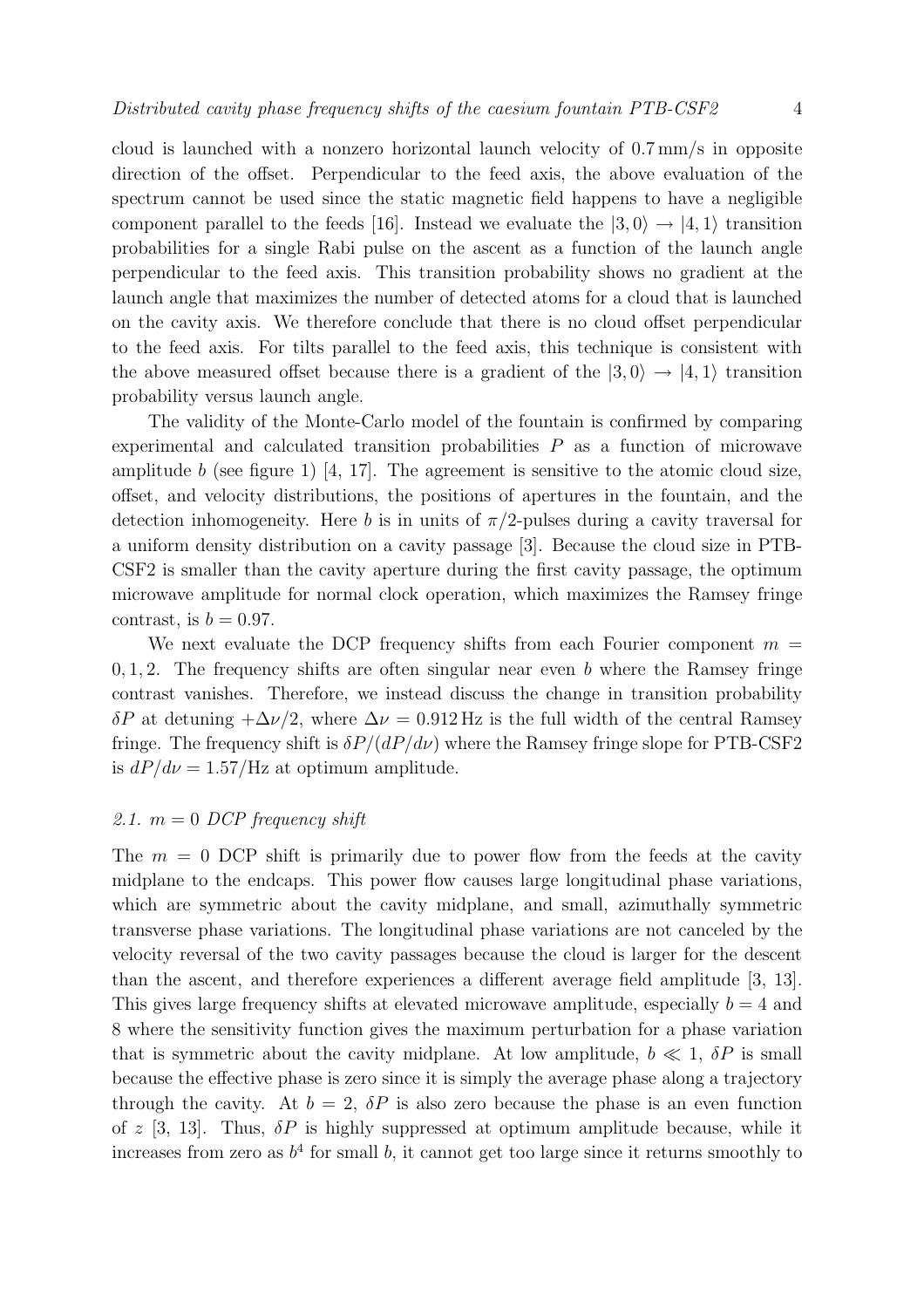zero near  $b = 2$ .

The solid curve in figure 2 shows the calculated changes  $\delta P$  of transition probability as a function of microwave amplitude for PTB-CSF2. The initial measured  $1/\sqrt{e}$  cloud radius at launch is 3.9 mm and the temperature is  $1.2 \mu$ K. If the cloud is initially centered (no offset), the  $\delta P$  is almost identical. The curves show the characteristic features of  $m = 0$  DCP shifts: a very small shift around optimum amplitude  $b \lesssim 1$  and large shifts near  $b = 4$  and  $b = 8$ . At  $b = 8$  the  $m = 0$  DCP frequency shift is  $7.9 \times 10^{-15}$ .

We extract the experimental change in transition probability in figure 2 (full circles) from measurements of the frequency difference between the PTB-CSF2 and PTB-CSF1 fountains, where PTB-CSF1 [18] is operated at optimum amplitude. We also measure the Ramsey fringe slopes of PTB-CSF2 at each b. We apply frequency corrections to both fountains for the quadratic Zeeman effect, cold collisions, blackbody radiation, gravity and the relativistic Doppler shift. The error bars are  $1\sigma$  statistical uncertainties. At optimum amplitude of PTB-CSF2,  $b = 0.97$ , the two fountains agree within the statistical uncertainty.

The measurements in figure 2 must also include  $m = 1$  and  $m = 2$  DCP shifts. Below we show that both are negligible on this scale (see sections 2.2 and 2.3). The calculated  $m = 0$  DCP shifts agree well with the measurements, which explains the previously observed amplitude dependence of the PTB-CSF2 fountain [7].

At optimum amplitude the calculated frequency shift is  $1.8 \times 10^{-18}$ . Because the  $m = 0$  DCP shift depends strongly on the difference of the average microwave amplitudes that the atoms experience on the two cavity passages, the shift is sensitive to the initial cloud size. In figure 2 the gray band shows the range of shifts for initial cloud sizes of  $\pm 20\%$ . This range of initial cloud size gives a negligible uncertainty of  $6 \times 10^{-19}$ . In [4], measured  $m = 1$  DCP shifts suggested that the cavity walls could have inhomogeneous conductivities as large as 20%. If the conductivity of the top and bottom endcaps differ by 20%, it would give an  $m = 0$  DCP shift of  $3.8 \times 10^{-18}$  at optimum amplitude. The measurements in figure 2 do not exclude this possibility and we therefore take this as our  $m = 0$  DCP uncertainty.

## 2.2.  $m = 1$  DCP frequency shift

The  $m = 1$  DCP shift is caused by power flow across the cavity, arising from potential imbalances between opposing feeds or resistance inhomogeneities of the copper cavity walls. Near the cavity axis, the  $m = 1$  phase variations are linear gradients and lead to frequency shifts if the mean transverse positions of the atomic cloud are different on the two cavity passages, for example if the fountain is intentionally tilted [19, 3, 4, 5]. Because power is supplied to the PTB-CSF2 cavity via a single cable to the curved waveguide, we cannot experimentally amplifiy the  $m = 1$  DCP shift by alternately supplying one feed or the other when the fountain is tilted [19, 4, 5]. We therefore cannot use this technique to balance the feeds or to measure the tilt of the fountain to give no atomic motion along the feed axis and no  $m = 1$  DCP shift.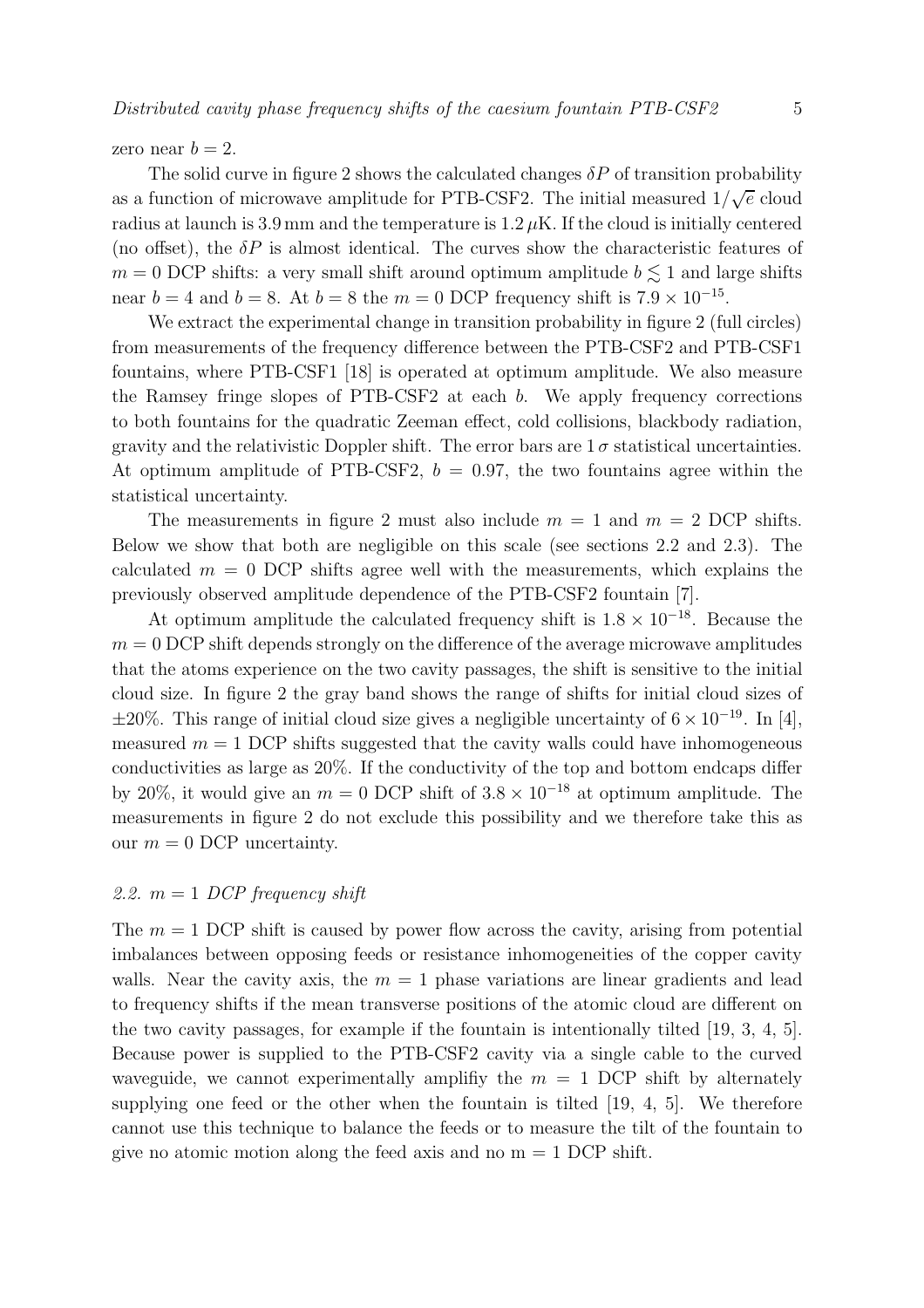To evaluate the  $m = 1$  DCP shifts, we measure the frequency change of PTB-CSF2 at optimum amplitude as we change the launch angle to  $\pm 2.54$  mrad from  $\alpha_{\parallel}$ and  $\alpha_{\perp}$  that maximize the number of detected atoms, parallel and perpendicular to the feed direction (see figure 3) [4, 5]. Here, we again use the PTB-CSF1 fountain as the reference. Phase gradients parallel to the feeds can be caused by feed imbalances and resistance inhomogeneities, while phase gradients perpendicular to the feeds can only be from resistance inhomogeneities. The measured tilt sensitivities are  $m_{\parallel}$  =  $1.9(8.7)\times10^{-17}$  mrad<sup>-1</sup> for parallel and  $m_{\perp} = 7.2(10.7)\times10^{-17}$  mrad<sup>-1</sup> for perpendicular tilts.

We need to determine the difference between the launch angle  $\alpha_{\parallel}$  for normal operation and the launch angle  $\alpha_{\parallel,0}$ , where the  $m = 1$  DCP shift is zero. Note that cancelling the  $m = 1$  DCP shift of an offset cloud implies launching the atoms towards an even larger mean offset for the descending cloud since it in effect uniformly fills the cavity aperture. Therefore, a moderate offset implies that significantly fewer atoms are detected. For the same reason, a vertical launch gives a non-zero  $m = 1$  DCP shift because the ascending cloud is offset and the descending cloud is nearly centered. A Monte-Carlo simulation shows that the 1.7 mm initial cloud offset corresponds to a launch angle difference of  $\alpha_{\parallel} - \alpha_{\parallel,0} = 1.09$  mrad. Its uncertainty  $\sigma_{\alpha,\parallel} = 0.57$  mrad includes the quadratic sum of the uncertainty of the mean position (0.27 mrad) [16] and possible variations (0.5 mrad) from long-term molasses laser-beam intensity imbalances. From  $m_{\parallel}(\alpha_{\parallel,0} - \alpha_{\parallel})$ , the  $m = 1$  DCP shift is  $2.1 \times 10^{-17}$  and its uncertainty is  $(m_{\parallel}^2 \sigma_{\alpha,\parallel}^2 + \sigma_{n}^2)$  $\frac{2}{m,\parallel}\sigma_{\alpha,\parallel}^2+\sigma_n^2$  $_{m,\parallel}^2(\alpha_{\parallel,0}-\alpha_{\parallel})^2)^{1/2}=10.8\times10^{-17}.$ 

Perpendicular to the feeds, the cloud offset is consistent with zero (see section 2) so that a vertical launch maximizes the number of detected atoms. This gives no  $m = 1$  DCP shift for atomic motion perpendicular to the feeds. The  $|3,0\rangle \rightarrow |4,\pm 1\rangle$ measurements yield an angular uncertainty of 0.33 mrad. Here, we again add in quadrature an 0.5 mrad uncertainty related to possible long-term molasses laser-beam intensity imbalances. Thus, the  $m = 1$  DCP uncertainty for the perpendicular direction is  $(m_\perp^2 \sigma_{\alpha,\perp}^2 + \sigma_{m,\perp}^2 \sigma_{\alpha,\perp}^2)^{1/2} = 7.7 \times 10^{-17}$ . For both tilt directions, we get a total  $m = 1$ DCP shift of  $2.1(13.3) \times 10^{-17}$ .

It is interesting to deduce the corresponding feed imbalance from the measured parallel tilt sensitivity in figure  $3(a)$ . In figure 4 we show the calculated microwave amplitude dependence of the  $m = 1$  DCP transition probability change  $\delta P_W$  of PTB-CSF2 for a single weakly coupled feed. The most likely imbalance for our cavity is an asymmetry in the machined size of the cavity couplings. Such an asymmetry supplies more power to, but also leads to greater loss from one feed. Therefore, a feed imbalance of  $\epsilon$  gives  $\delta P = \epsilon/2 \times \delta P_{\rm W}$  [3]. A 10% imbalance yields a  $\delta P$  of only 5% of  $\delta P_{\rm W}$  in figure 4. If, however, the microwave amplitude in the curved waveguide is imbalanced at the two couplings,  $\delta P$  is larger by a factor  $Q_0/Q$  [3], where  $Q_0$  is the theoretical quality factor for weak coupling, calculated to be 28600 for PTB-CSF2, giving  $Q_0/Q = 17.9$ . Assuming no resistance inhomogeneities, the tilt sensitivity in figure  $3(a)$  only constrains the couplings to be the same to 36% and the microwave amplitudes in the curved waveguide to 2%.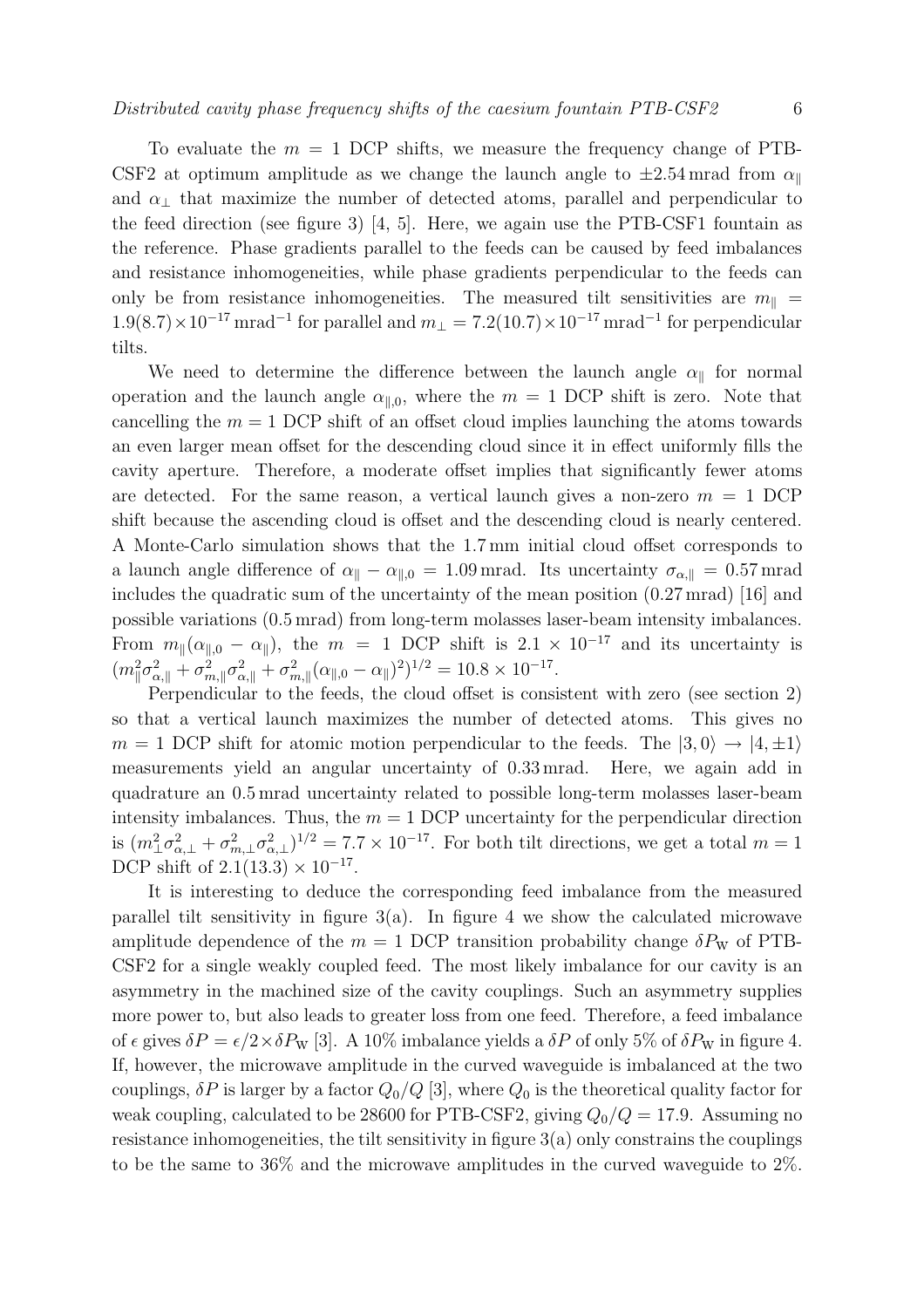We expect the balance of both is better than these estimated limits. Additionally, the measured  $m = 1$  DCP shift of  $2.1 \times 10^{-17}$  of PTB-CSF2 at optimum amplitude corresponds to  $\delta P = 0.3$  ppm. From figure 4,  $\delta P_{\rm w}$  is 7.7 ppm so our measured bias suggests a suppression factor of  $> 25$  and in turn that  $m = 1$  DCP shifts are negligible in figure 2.

## 2.3.  $m = 2$  DCP frequency shift

The  $m = 2$  quadrupolar  $\cos(2\phi)$  phase variations are caused by transverse power flow from two feeds to the cavity walls. As for the  $m = 1$  DCP shifts, the  $m = 2$  DCP shift also vanishes for a horizontally symmetric cloud, launched vertically on the cavity axis and homogeneously detected. For a centered vertical launch, only the detection system can cause  $m = 2$  DCP shifts [3]. But, if the detection laser beam propagates perpendicular to the optical axis of the imaging system and both are at  $45^{\circ}$  to the axis of the two cavity feeds, inhomogeneous detection will nonetheless be symmetric and produce no  $m = 2$  DCP shift [3]. In PTB-CSF2 the orientation of the cavity feeds and the overall detection system are nearly optimal; the detection laser beam propagates at 37.5 $\degree$  from the feed axis, resulting in a suppression factor of 3.9 of the  $m = 2$  DCP shifts due to detection inhomogeneities.

We evaluate the homogeneity of the detection system of PTB-CSF2 with a Monte-Carlo ray tracing simulation. We take into account the detection laser intensity profile and the geometric and optical parameters of the detection system. Because the detection laser intensity is high enough to reasonably saturate the fluorescence detection transition, the relative efficiency only varies from 100% to 90%. The fluorescence collection on the other hand varies much more. It has a minimum of 40% for atoms detected around the edges of the detection zone as compared to the fluorescence collection from atoms on the fountain axis. The dotted line in figure 5 shows the resulting calculated  $\delta P$  for PTB-CSF2.

The initial cloud offset also produces an  $m = 2$  DCP shift. The total  $m = 2$  DCP shift, including the detection inhomogeneity, is the solid line in figure 5. At optimum amplitude,  $b = 0.97$ , the  $m = 2$  DCP frequency shift is  $2.1 \times 10^{-17}$ . The dashed and dash-dotted lines represent transition probability changes for  $\pm 50\%$  variations of the initial cloud offset. Considering the variations given by the dashed and dash-dotted lines as an upper limit for long-term drifts of the initial cloud offset, we get  $1.4 \times 10^{-17}$ as the  $m = 2$  DCP uncertainty.

## 2.4. Summary of DCP frequency shifts and overall uncertainty budget of PTB-CSF2

In table 1 the individual DCP contributions  $m = 0, 1, 2$  of PTB-CSF2 are compiled and the overall correction is given, including its uncertainty. Our evaluation neglects DCP shifts from potential machining burrs [3, 4]. Such shifts could be avoided by using a small cloud [5] or additional apertures to prevent atoms passing near the cutoff waveguide walls from being detected.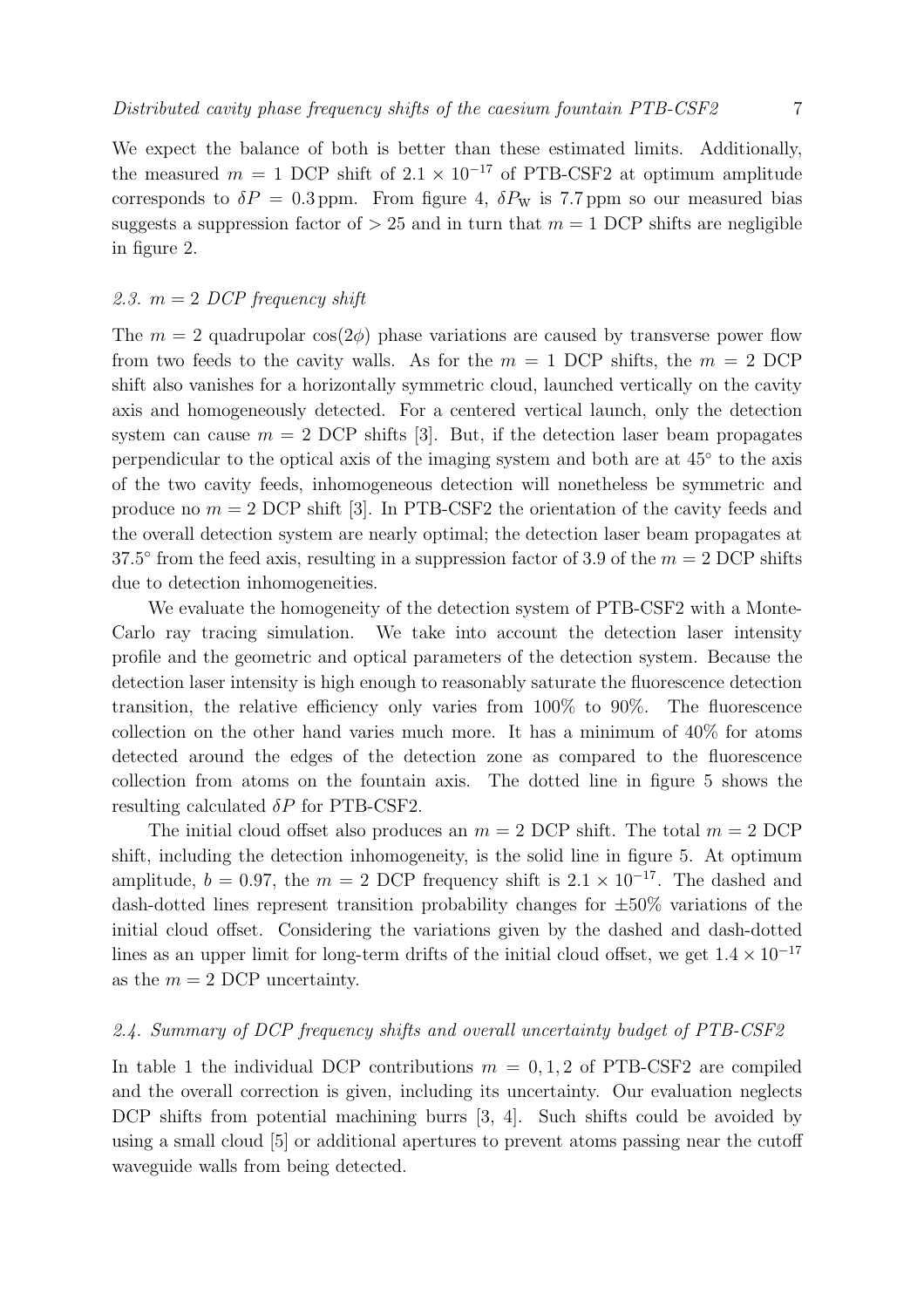| Effect                                        |          | Correction Uncertainty |
|-----------------------------------------------|----------|------------------------|
| DCP $m = 0$                                   | $-0.018$ | 0.038                  |
| DCP $m = 1$ (feed direction)                  | $-0.21$  | 1.08                   |
| DCP $m = 1$ (perpendicular to feed direction) |          | 0.77                   |
| DCP $m = 2$                                   | $-0.21$  | 0.14                   |
| total                                         | $-0.44$  | 1.33                   |

**Table 1.** Individual DCP corrections  $m = 0, 1, 2$  of PTB-CSF2 and their uncertainties (parts in  $10^{16}$ ).

We now include an entry in the uncertainty budget of PTB-CSF2 for the microwave lensing of the atomic wavefunctions by the microwave standing-wave [5, 9]. On the fountain ascent, the interaction of the atomic wave packets with the microwave standingwave in the clock cavity gives rise to a spatially dependent phase shift that is nearly quadratic with transverse position, thus acting as a lens on the incident atomic wave [9]. The spatial phase variation from the dipole energy focuses one dressed state and defocuses the other during the first cavity passage. On the high frequency side of the central Ramsey fringe, the microwaves during the second cavity passage transfer the focused dressed-state to the final state of the clock transition and, on the low frequency side of the central fringe, the defocused dressed-state [9]. As a result, the apertures in the fountain cut more of the defocused dressed-state, producing an apparent positive frequency shift of the clock transition.

The microwave lensing frequency shift is analytic if we ignore the apertures during the ascent, the microwave lens aberrations, and the detection inhomogeneities [5]. This analytic result predicts a shift of  $10.9 \times 10^{-17}$ . Including the lower aperture of the selection cavity during the ascent reduces the shift to  $7.5 \times 10^{-17}$ , because it truncates the large atomic cloud far from the cavity axis where the dipole forces are large. Adding the higher order lens aberrations gives a small correction, yielding  $7.1 \times 10^{-17}$ . Finally, with the detection inhomogeneity included [5], the predicted microwave lensing shift is  $8.3 \times 10^{-17}$  for PTB-CSF2. We take half of this correction as the uncertainty.

The updated uncertainty budget of PTB-CSF2 and the applied corrections are given in table 2. For some corrections, i.e. quadratic Zeeman shift, blackbody radiation shift, collisional shift, typical values are given. The uncertainty due to the collisional shift is improved by a factor of  $\approx 2$  compared to the first evaluation [7] by taking advantage of a better measurement statistics.

The  $m = 0$  DCP shift accounts for our previously observed "microwave power dependence" so we no longer include this entry in the uncertainty budget of PTB-CSF2. We note that the currently largest uncertainty is due to collisions and is essentially given by its statistical measurement uncertainty, which will be reduced in future extended evaluations. Using rapid adiabatic passage [20] or tuning the collision energy to cancel the shift [21] could offer more profound reductions.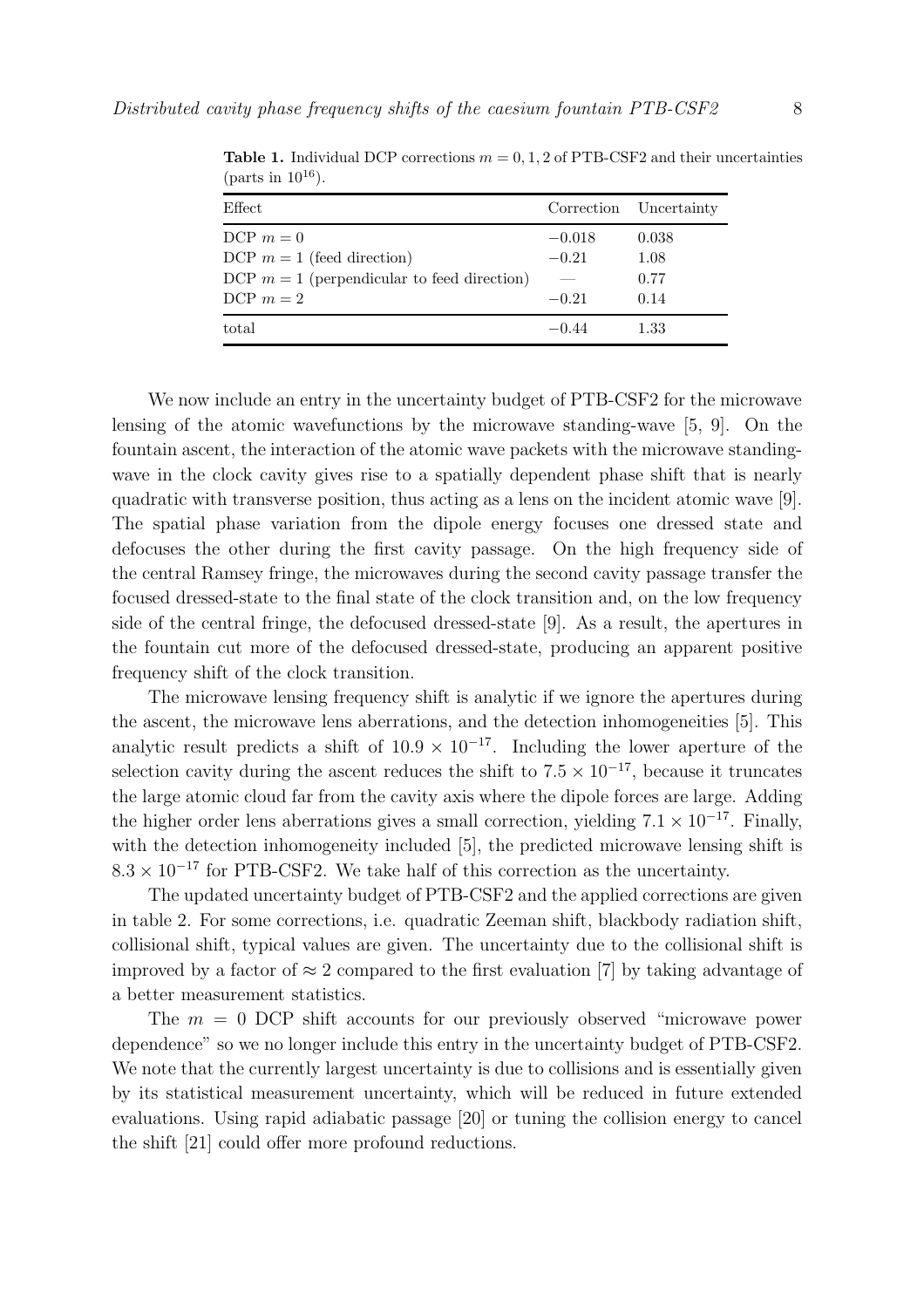| Frequency shift                         | Correction | Uncertainty |
|-----------------------------------------|------------|-------------|
| Quadratic Zeeman shift                  | $-1006.43$ | 0.59        |
| Blackbody radiation shift               | 164.54     | 0.76        |
| $Gravity + relativistic Doppler effect$ | 85.67      | 0.06        |
| Collisional shift                       | 9.6        | 3.0         |
| Cavity phase shift                      | 0.44       | 1.33        |
| Microwave lensing                       | 0.83       | 0.42        |
| AC Stark shift (light shift)            | 0.0        | 0.01        |
| Majorana transitions                    | 0.0        | 0.001       |
| Rabi pulling                            | 0.0        | 0.002       |
| Ramsey pulling                          | 0.0        | 0.01        |
| Electronics                             | 0.0        | 2.0         |
| Microwave leakage                       | 0.0        | 1.0         |
| Background pressure                     | 0.0        | 0.5         |
| total                                   | 919.2      | 4.1         |

Table 2. Updated uncertainty budget of PTB-CSF2: Frequency shift type (origin), applied frequency correction, and frequency correction uncertainty (parts in  $10^{16}$ ).

#### 3. Conclusions

We theoretically and experimentally evaluate the distributed cavity phase shifts of the PTB-CSF2 fountain clock. The DCP frequency shifts due to  $m = 0$  longitudinal phase gradients are measured and compared with ab initio calculations. The experimental data agrees well with the model that shows a very small correction at optimum microwave amplitude. The  $m = 1$  transverse phase gradients have been evaluated experimentally. At optimum microwave amplitude the gradient in the direction of the cavity feeds yields the largest DCP uncertainty contribution. The uncertainty is dominated by the statistical uncertainties of the measurements and the knowledge of the initial position and launch angle of the atomic cloud. The contribution from  $m = 2$  transverse phase variations was modeled, accounting for the detection inhomogeneities and the initial position and horizontal velocity of the atom cloud. We anticipate further reduction of the DCP uncertainty with better centering of the initial position of the atomic cloud. We evaluate the systematic frequency shift due to microwave lensing. Combined with a smaller uncertainty of the collisional shift, the inaccuracy of PTB-CSF2 improves to  $4.1 \times 10^{-16}$ .

## Acknowledgments

The authors gratefully acknowledge insightful discussions with R. Schröder and financial support from the NSF and Penn State (R.L. and K.G.) and DFG (N.N.).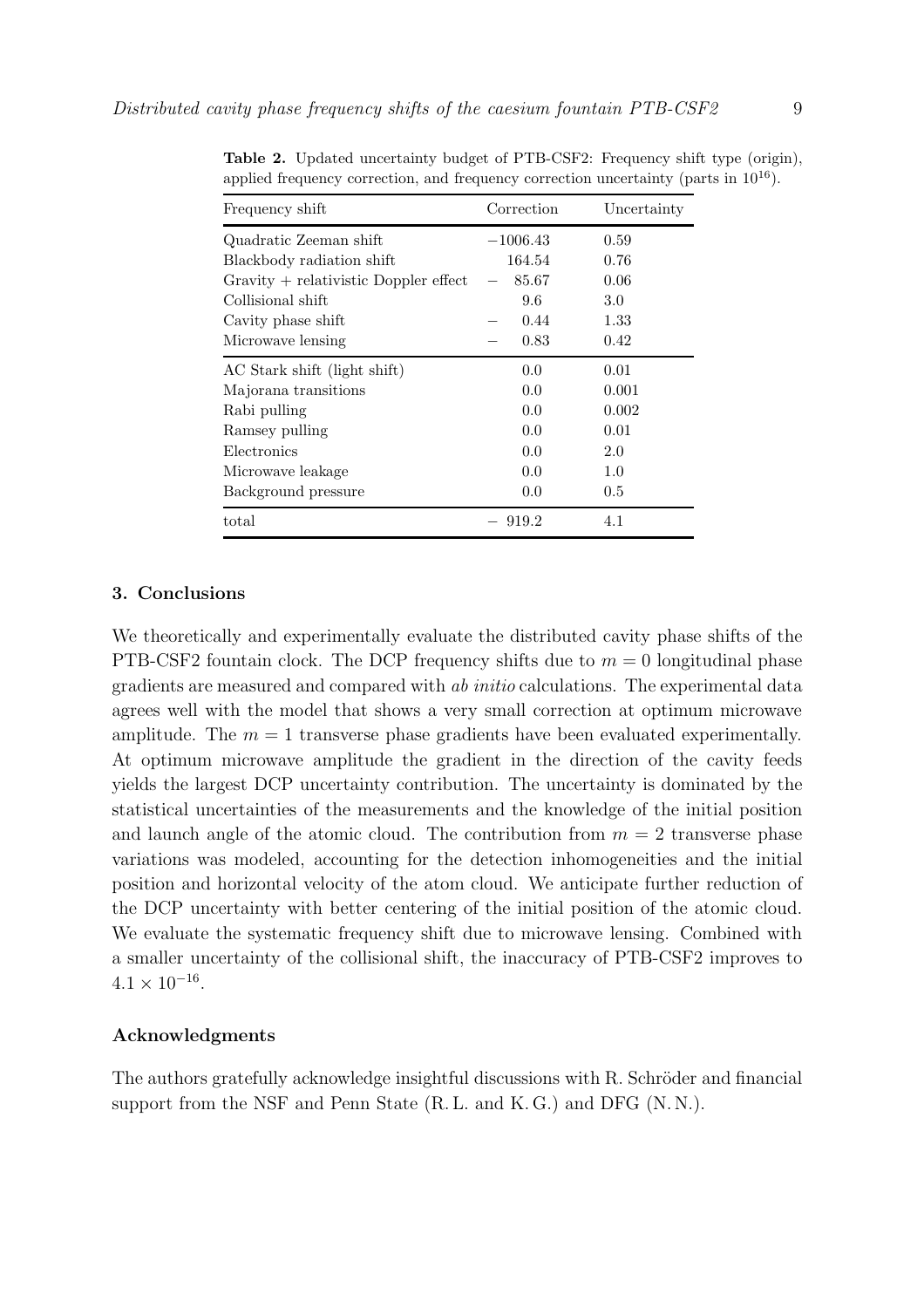### References

- [1] BIPM CircularT, monthly, available at: http://www.bipm.org/jsp/en/TimeFtp.jsp
- [2] Wynands R and Weyers S 2005 Atomic fountain clocks Metrologia 42 S64–79
- [3] Li R and Gibble K 2010 Evaluating and minimizing distributed cavity phase errors in atomic clocks Metrologia 47 534–51
- [4] Guéna J, Li R, Gibble K, Bize S and Clairon A 2011 Evaluation of Doppler Shifts to Improve the Accuracy of Primary Atomic Fountain Clocks Phys. Rev. Lett. 106 130801
- [5] Li R, Gibble K and Szymaniec K 2011 Improved accuracy of the NPL-CsF2 primary frequency standard: evaluation of distributed cavity phase and microwave lensing frequency shifts Metrologia 48 283–89
- [6] Li R and Gibble K 2004 Phase variations in microwave cavities for atomic clocks Metrologia 41 376–86
- [7] Gerginov V, Nemitz N, Weyers S, Schröder R, Griebsch D and Wynands R 2010 Uncertainty evaluation of the caesium fountain clock PTB-CSF2 Metrologia 47 65–79
- [8] Schröder R, Hübner U and Griebsch D 2002 Design and Realization of the Microwave Cavity in the PTB Caesium Atomic Fountain Clock CSF1 IEEE Transactions on Ultrasonics, Ferroelectrics and Frequency Control 49 383–92
- [9] Gibble K 2006 Difference between a Photon's Momentum and an Atom's Recoil Phys. Rev. Lett. 97 073002
- [10] Vanier J and Audoin C 1989 The Quantum Physics of Atomic Frequency Standards (Bristol: Hilger)
- [11] Bauch A, Fischer B, Heindorff T and Schröder R 1998 Performance of the PTB reconstructed primary clock CS1 and an estimate of its current uncertainty Metrologia 35 829–45
- [12] Jefferts S R et al 2002 Accuracy evaluation of NIST-F1 Metrologia 39 321–36
- [13] Li R and Gibble K 2005 Distributed Cavity Phase and the Associated Power Dependence Proc. Joint IEEE International Frequency Control Symposium and Precise Time and Time Interval Systems and Applications Meeting (Vancouver, BC, Canada) pp 99–104
- [14] Weyers S, Wynands R, Szymaniec K and Chalupczak W 2007 Multiple  $\pi/2$  Pulse Area Operation of Caesium Fountains and the Collisional Frequency Shift Proc. of the IEEE Int. Freq. Control Symp. and the 21st European Frequency and Time Forum (Geneva) pp 52–54
- [15] Gerginov V, Nemitz N, Griebsch D, Kazda M, Li R, Gibble K, Wynands R and Weyers S 2010 Recent Improvements and Current Uncertainty Budget of PTB Fountain Clock CSF2 Proc. of the 24th European Frequency and Time Forum (Noordwijk, Netherlands)
- [16] Nemitz N, Gerginov V, Weyers S and Wynands R 2011 Atomic trajectory characterization in a fountain clock using  $(\Delta F = 1, \Delta m_F = \pm 1)$  hyperfine transitions, in preparation
- [17] Guéna J, Bize S, Clairon A, Li R and Gibble K 2011 Quantitative Evaluation of Distributed Cavity Phase Shifts to Improve the Accuracy of SYRTE FO2 Proc. of the Joint Conf. IEEE Int. Freq. Control Symp. and Eur. Freq. Time Forum (San Francisco, USA) pp 61–2
- [18] Weyers S, Hübner U, Schröder R, Tamm Chr and Bauch A 2001 Uncertainty evaluation of the atomic caesium fountain CSF1 of PTB Metrologia 38 343–52; Weyers S, Bauch A, Schröder R and Tamm Chr 2001 The atomic caesium fountain CSF1 of PTB Proc. of the 6th Symposium on Frequency Standards and Metrology (University of St Andrews, Fife, Scotland) (Singapore: World Scientific) pp 64–71
- [19] Chapelet F, Bize S, Wolf P, Santarelli G, Rosenbusch P, Tobar M E, Laurent Ph, Salomon C and Clairon A 2006 Investigation of the distributed cavity phase shift in an atomic fountain Proc. of the 20th European Frequency and Time Forum (Braunschweig, Germany) pp 160–5
- [20] Pereira Dos Santos F, Marion H, Bize S, Sortais Y, Clairon A and Salomon C 2002 Controlling the Cold Collision Shift in High Precision Atomic Interferometry Phys. Rev. Lett. 89 233004
- [21] Szymaniec K, Chalupczak W, Tiesinga E, Williams C J, Weyers S and Wynands R 2007 Cancellation of the Collisional Frequency Shift in Caesium Fountain Clocks Phys. Rev. Lett.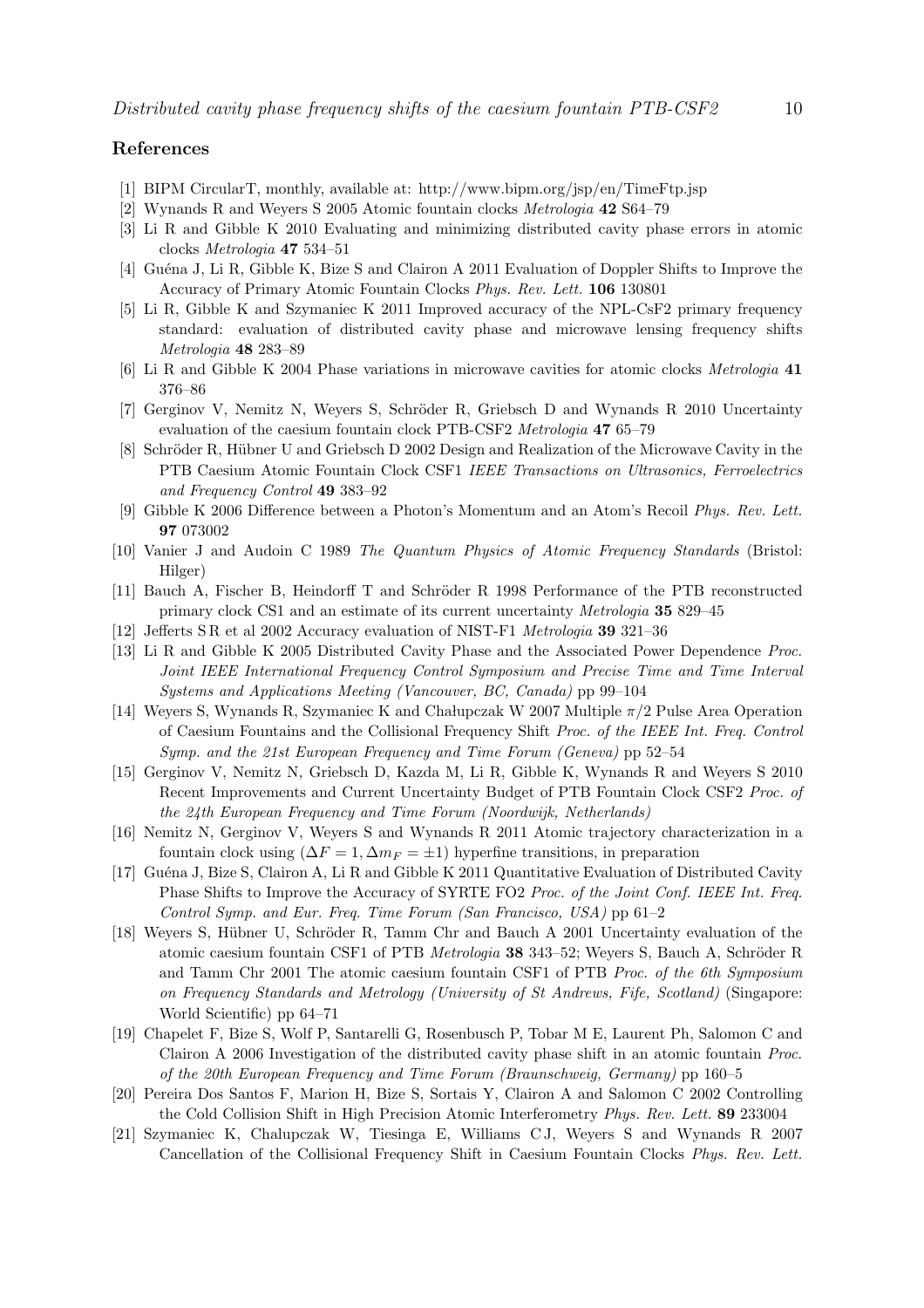98 153002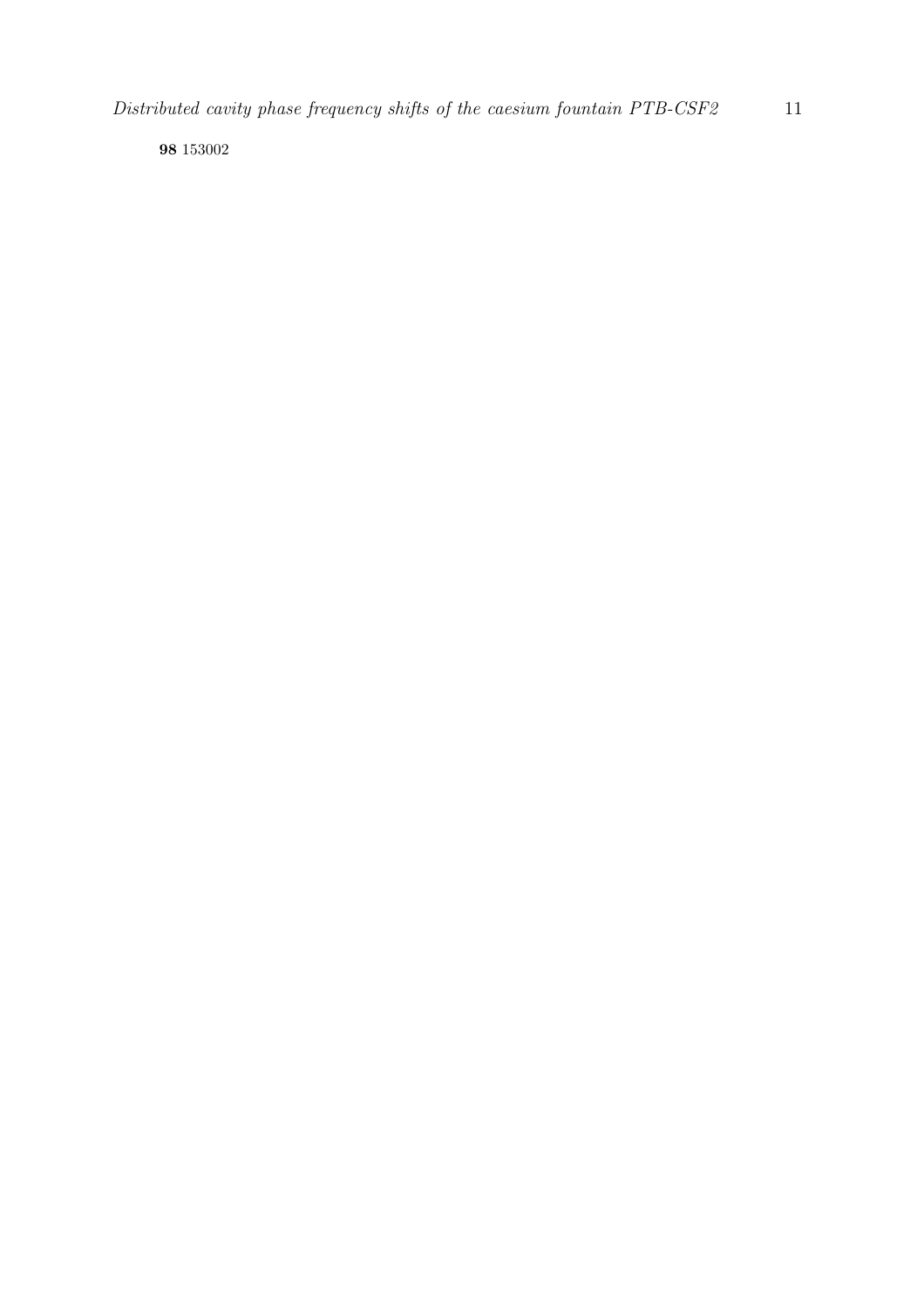

Figure 1. Transition probability  $P$  in PTB-CSF2 versus microwave amplitude  $b$ . The open circles indicate measured transition probabilities. The squares indicate the amplitudes at which the  $m = 0$  DCP contribution was measured (see figure 2 below) and the solid line is from the model.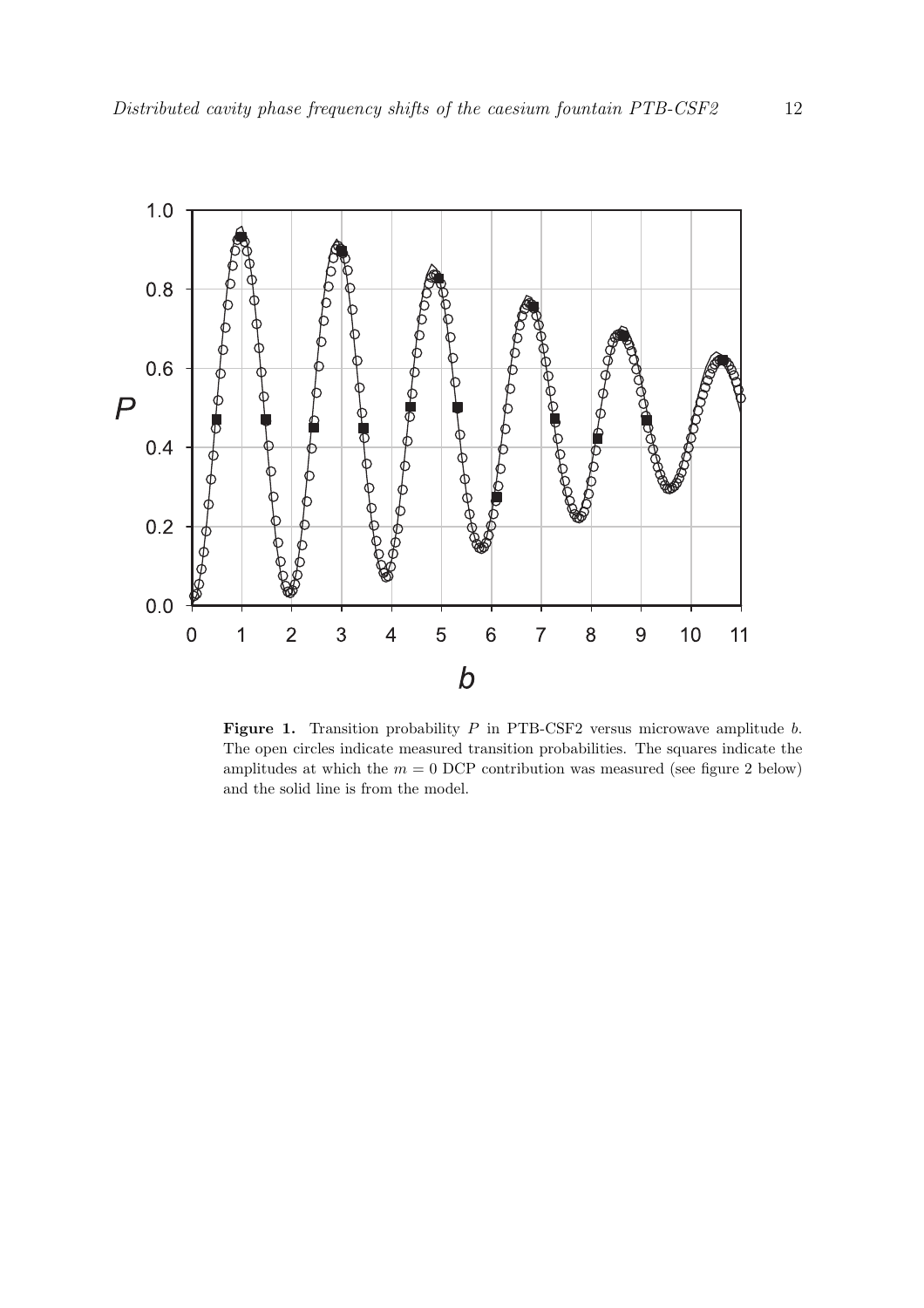

**Figure 2.** The  $m = 0$  DCP change of transition probability  $\delta P$  in PTB-CSF2 as a function of microwave amplitude b. The initial cloud offset is 1.7mm. Solid line: Calculated  $\delta P$  for an initial cloud radius at launch of 3.9 mm  $(1/\sqrt{e})$ . Gray band: Range of shifts for initial cloud sizes of  $\pm 20\%$  . Full circles: Measurements.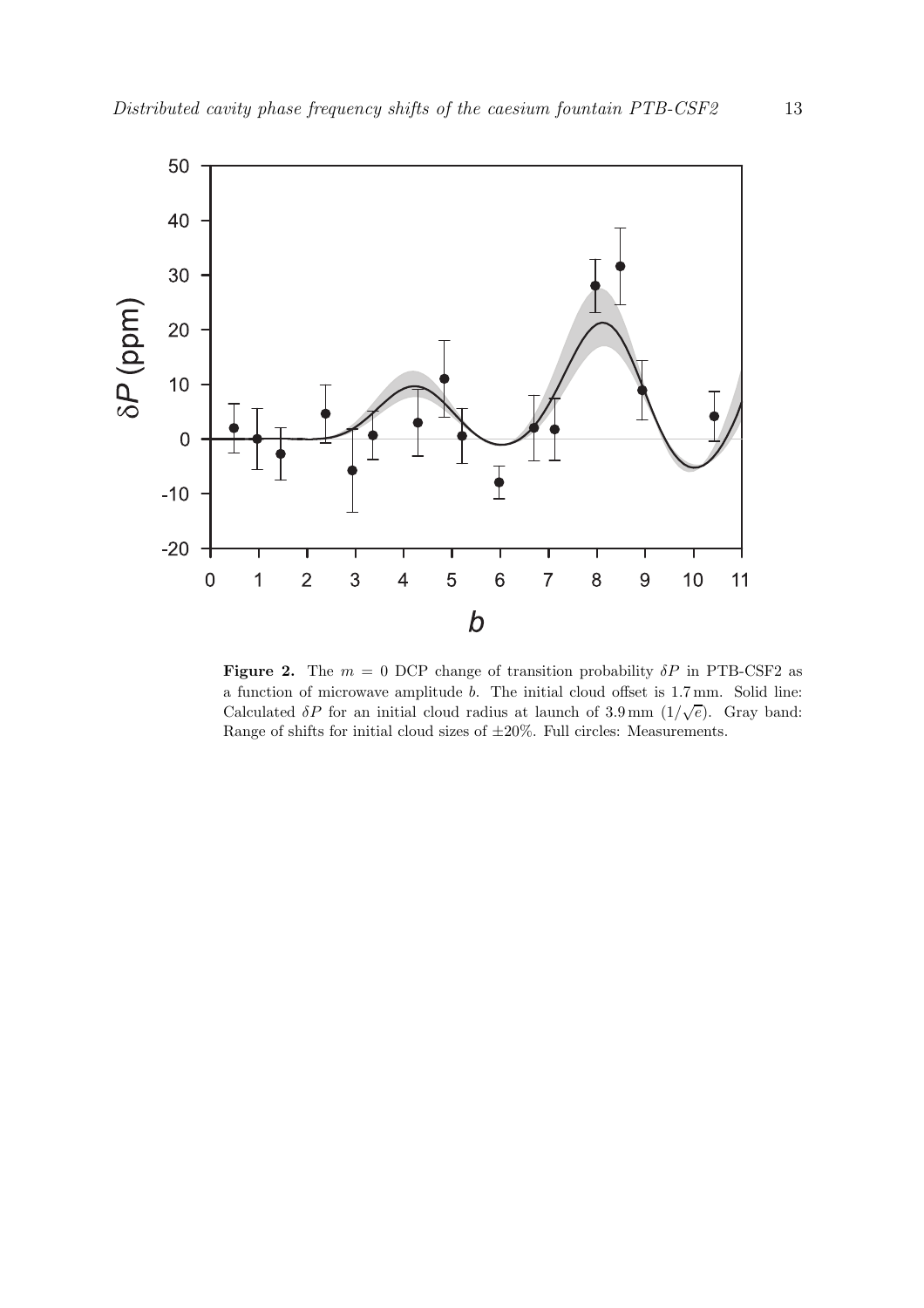

**Figure 3.** CSF2 frequency at optimum amplitude versus tilt,  $\pm 2.54$  mrad, parallel (a) and perpendicular (b) to the feed direction. Zero tilt (dashed line) corresponds to the launch angles  $\alpha_{\parallel}$  and  $\alpha_{\perp}$  that maximize the number of detected atoms. The dashdotted line in (a) indicates the launch angle  $\alpha_{\parallel,0}$  at which the  $m = 1$  DCP contribution in the feed direction vanishes. The fits (solid lines) are (a)  $m_{\parallel} = 1.9(8.7) \times 10^{-17}$ mrad<sup>-1</sup> and (b)  $m_{\perp} = 7.2(10.7) \times 10^{-17} \text{mrad}^{-1}$ .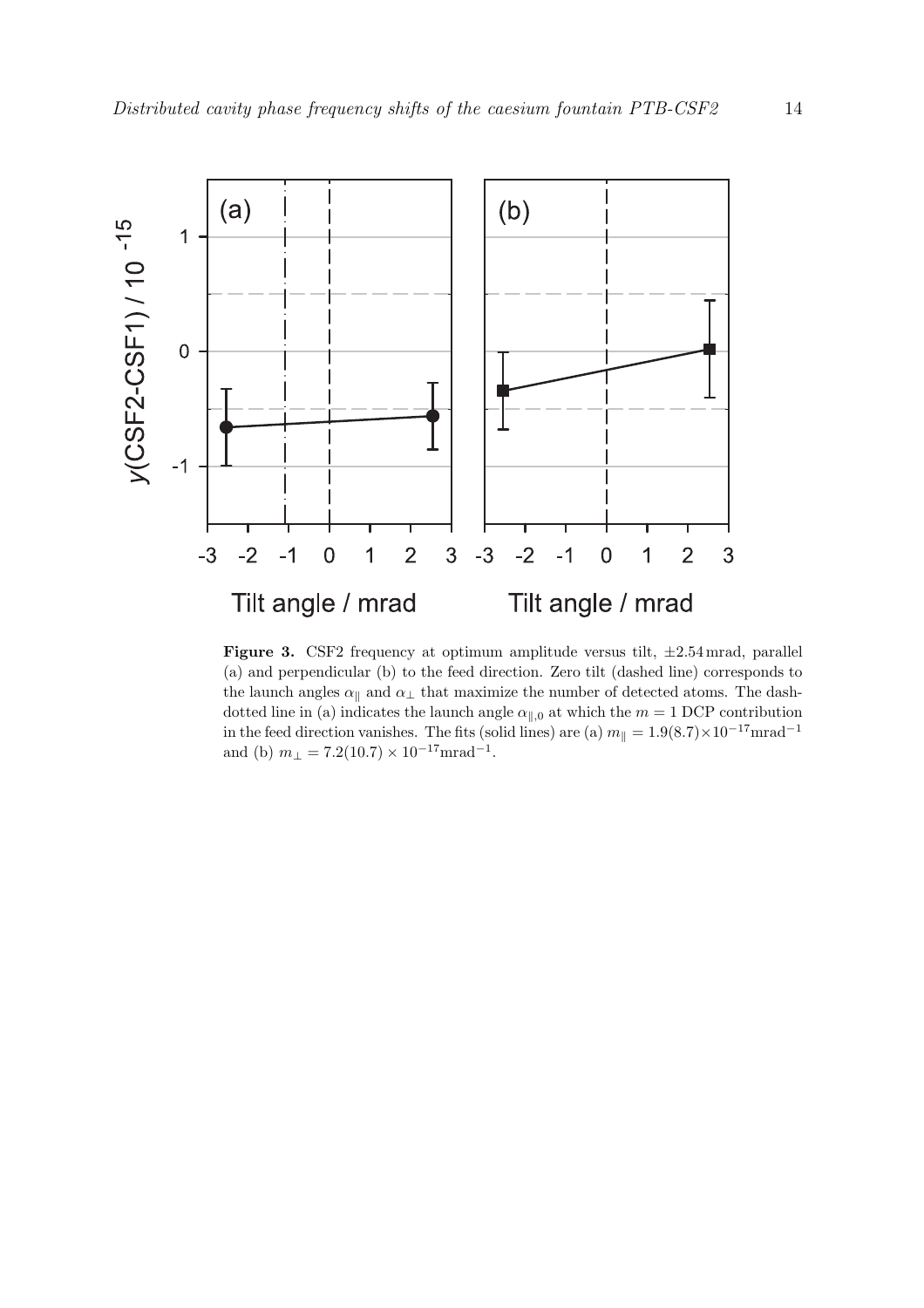

**Figure 4.** Calculated  $m = 1$  DCP change in transition probability  $\delta P_{\rm W}$  of PTB-CSF2 as a function of microwave amplitude b for a single weakly coupled feed. The initial cloud offset parallel to the feeds is 1.7mm. Solid line: tilt angle  $\alpha_{\parallel}$ corresponding to maximum number of detected atoms. Dashed (dash-dotted) line: tilt angle  $-2.54(+2.54)$  mrad with respect to the true vertical.